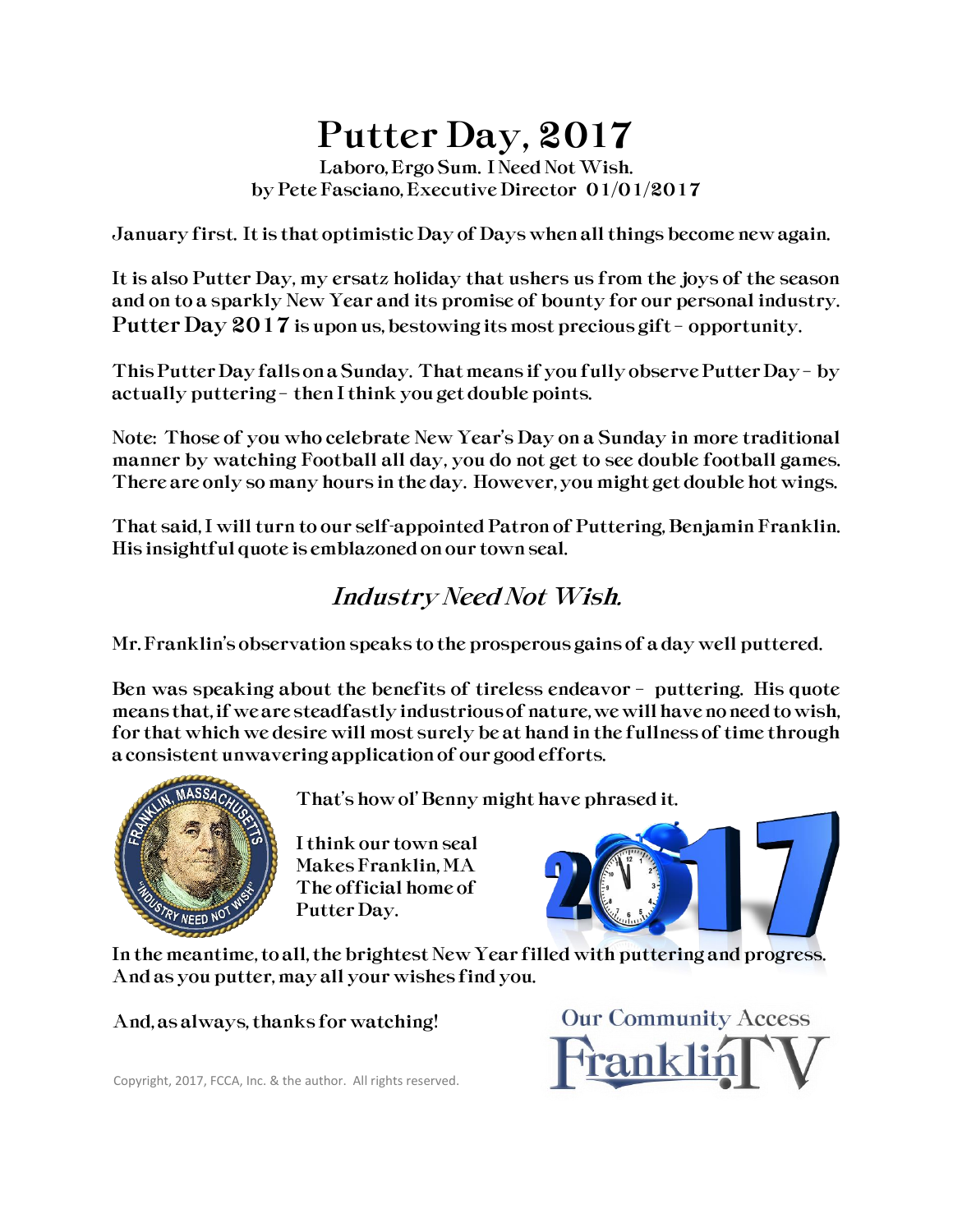### Your New Year's Resolution

How's that sweeping life change workin' out for ya? by Pete Fasciano, Executive Director 01/08/2017

Truth be told, I spend a few moments here and there in December pondering which 'rez' I'd like to fail at – again. Change is hard. Big, enduring change is even harder.

By far, the leading resolutions are about diet, exercise, smoking – health in general. And yes, they are all difficult. So, here we are at the end of week one for 2017. By now most of our lofty resolutions have quickly lost altitude, crashed and burned. (Sigh!)

We tend to hurl ourselves at our resolutions as though falling on a live grenade. Then, when it inevitably blows up –

This is the week filled with the greatest degree of quiet self-loathing. I know what you're thinking. Cheeez Looeeez! Way to smash that last vestige of holiday spirit.

But, I'm actually here to help. The number one resolution is about dieting. We are all addicted to food, so traditional dieting as we know it is tough. I changed that. Ten years ago I began my own weight loss journey – 80 pounds. Since then, I have not looked back (nor gained back).

Was there a specific diet involved? Atkins? Keto? Carbs? No. Special foods? No. My approach was as basic as it gets. Calories in< calories out. Old fashioned diet. The keyword is – 'approach'. This is where most of us fail. We are an impatient lot, and in our modern digital universe we are too accustomed to instant gratification.

My approach? It begins with embracing patience and a bit of training. Most of us fail at dieting because it's boring and seemingly without end – with sooooo many temptations along the way. To start – diet for one day. Just – one – day. Just one. Then stop. Quit. Bail. Bag it. (Whaaaaaat?)

I chose a Monday. On that day I gave up 400-500 calories. A modest start, but a start nonetheless. On Tuesday and beyond I didn't sweat it. I didn't have to beat myself up. I just looked back on that tiny success of a Monday. That was enough. The following Monday, same thing. Why? Because successful constant dieting is rare. But, almost anyone can hang in there for just that one day. Why Monday? For me, Monday was the day that capped off all the social eating of a weekend. Whatever happened over the weekend didn't matter. It's Monday – again.

Another key word – 'again'. Monday becomes a trigger – a prompt to pick up where you left off and give your diet the gift of another day. Just – one – day. Just one. Remember, you can survive eating less for just one day. Just one.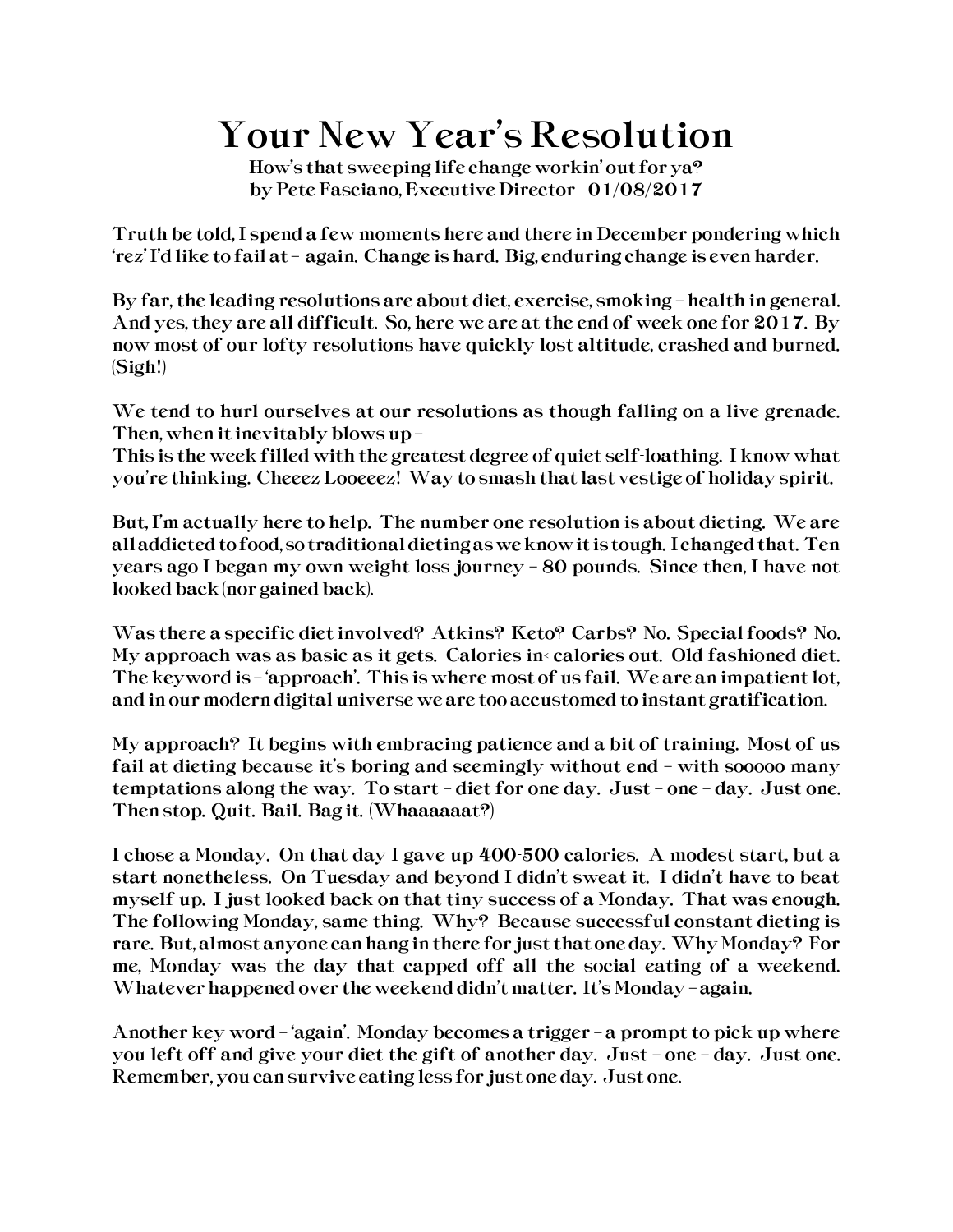#### In Short –

You are not asking too much of yourself. You are not setting yourself up for failure. You are doing something novel. Building a new habit from scratch. You are exploring and learning to manage food, one day at a time.

Pick your day. Monday? Friday? Doesn't matter. What's key is having a day of the week as a recurring 'trigger' day that shows up every week like clockwork. The magic is in the trigger day – its small victory and its unwavering recurrence.

After several weeks of this Monday diet training exercise I learned much about food, diets, portions, etc. I began to actually look forward to Monday. It became my day to 'win'. It was an achievable thing. Yes, I was also glad when Tuesday came around and I was off the hook. I did come to appreciate the notion that there was absolutely no need to beat myself up –and another Monday would surely come. This patient path is how new enduring habits are formed.

After a month or so, I added another diet day. Sometimes it was a Wednesday. Sometimes, a Thursday. It's just another day. I can do this. I know how. Did I ever diet for a full week? Nope. Never. Each week I simply did what I could – 2-4 days.

I'm not espousing a specific diet, weight loss program. I'm advocating a method of new learning that you can apply to the diet of your own choosing.

My keywords taken together: 'approach/again' are habit forming. What to call this patient method? I thought of:

**Our Community Access** 

Re-Diet. Reboot Diet. Recurring Diet. Redemption Diet.

I chose redemption. Whatever happened during the week? Doesn't matter. Because again, it's Monday – and again, I am redeemed.

And in 2017, may all your wishes find you.

And, as always, thanks for watching!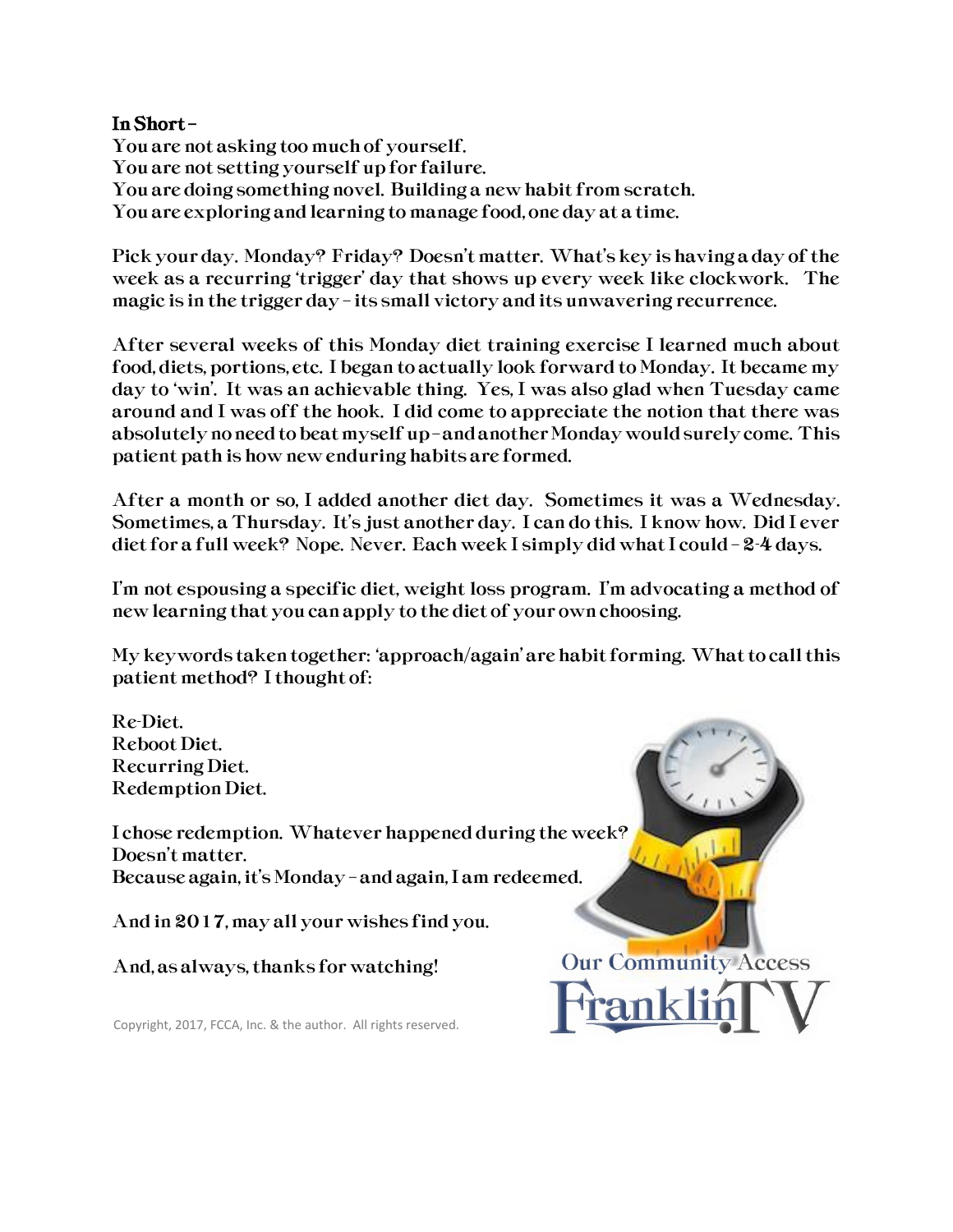# $MyFM!.101.3$  It's Here!

A Radio Station Grows in Milford. by Pete Fasciano, Executive Director 01/15/2017

Milford's local radio station WMRC 1490 AM has served its community well and faithfully for many years. Led by Tom McAuliffe and his team, First Class radio has been exactly that – first class all the way, by being local and relevant – and as supportive of its community as a broadcast operation can be. There is an F C C licensing mandate – "to operate in the public interest, convenience and necessity". Check.

In recent years the original AM radio service has struggled to remain relevant as times and technology moved on to FM radio. Some AM stations (WDIS, Norfolk) have simply gone silent. This is a community loss. With so many FM stations in Boston crowding the dial, finding an open FM channel has been a serious challenge for local AM broadcasters who support their suburban communities.



But – then there's this thing called karma – it brings opportunity to the diligent and the deserving. You make your luck by faith and working to make good things happen.

> This is the attitude that permeates the very atmosphere throughout Tom's operation. Over a year ago they found a way to make it all work technically, and the FCC approved their new FM operation on 101.3, Myfm! Good on 'em!

Here at Franklin $\mathbf{f}$  we have been working for four years to build a community station for Franklin, WFPR, 102.9 FM. We know Tom's challenges quite well. This – is – HYUUGE!! Congratulations and well deserved, Tom!

Strong radio stations help to build strong local communities with a positive sense of place and identity. Myfm insures that Tom & Co. will be keeping Milford and surrounding towns more upbeat for many bright years to come.

And – in February, WFPR, Franklin Public Radio comes alive on 102.9FM. Franklin•TV will be expanding our service, joining Myfm on the airwaves.

Soon, we'll be able to say, "Thanks for listening".

But, for now – thanks for watching!

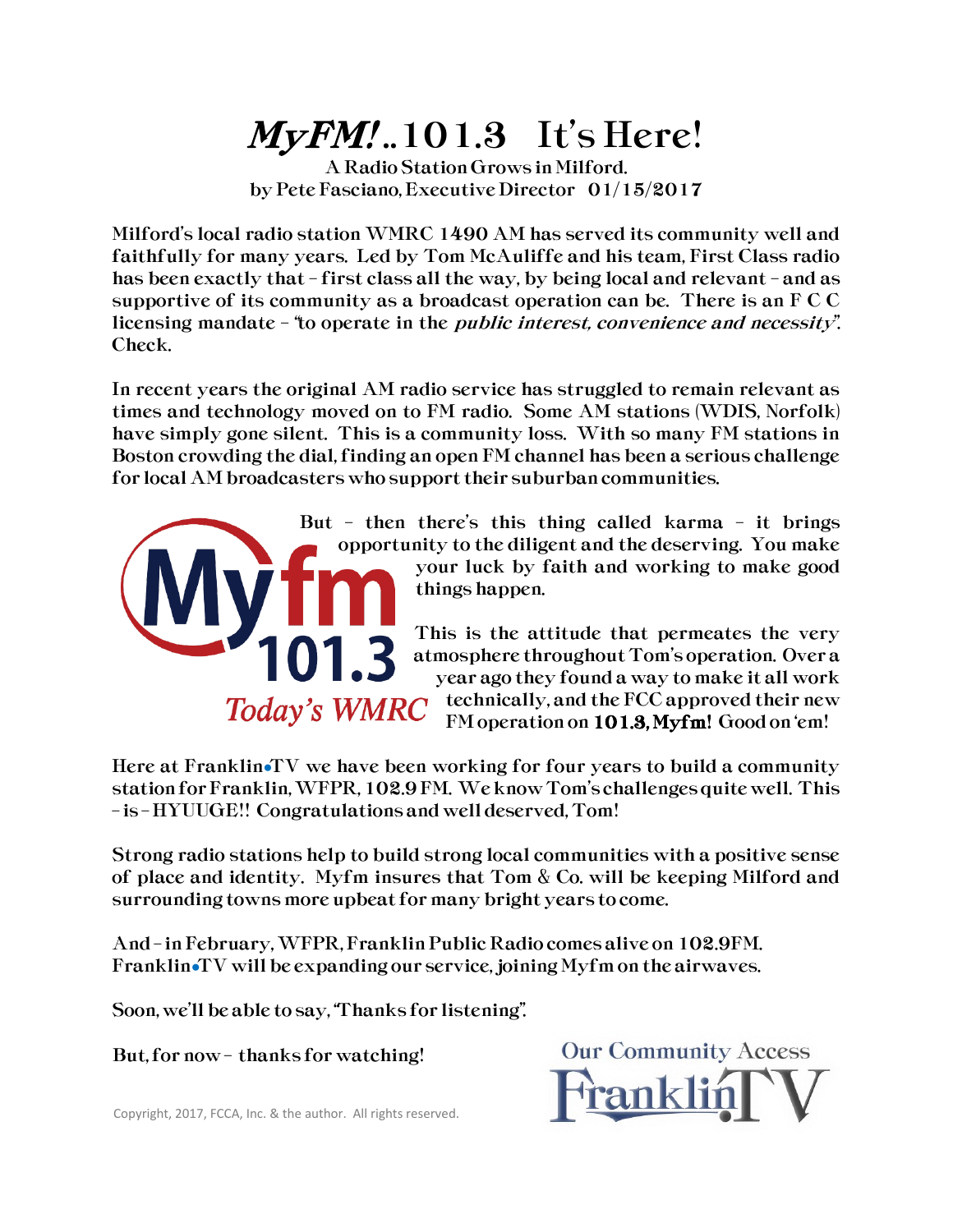# WFPR!..102.9FM Only Days Away!

A Radio Station Grows in Franklin. Part 1 by Pete Fasciano, Executive Director 01/22/2017

It was a very big week for our soon-to-be community radio station WFPR, here in Franklin. On Tuesday, Jan 17 our new broadcast tower suddenly sprouted up at Forge Hill. On Friday our transmitter housing was installed in place. After years of planning, paperwork and preparations, it's all finally coming together.

This week we install our FM antenna system and transmission equipment. Thus far, the winter weather gods have been reasonably accommodating, and once our antennas are installed, the larger technical challenges will be behind us.

We're also wiring up / firing up the audio equipment in our radio studio. We plan to begin our on-air broadcast tests on Thursday, February 2nd, Groundhog Day. (Just like in Bill Murray's movie, if we don't get it quite right, we get a do–over).

During the next few months we'll be conducting program tests while we plan our full program schedule to be launched in spring.

So, what do our programming plans look like? That's where you come in. WFPR is Franklin's community radio station. It will be powered and programmed by the passions of people who have something to say and music to play.

Could that be you? Consider volunteering. Help us to make WFPR into great community radio.

If you would like to learn more about how you can get involved in community radio, call us.

508-528-9377 – That's 528-WFPR

Soon we'll be able to say, "Thanks for listening".

But, for now – as always, thanks for watching!



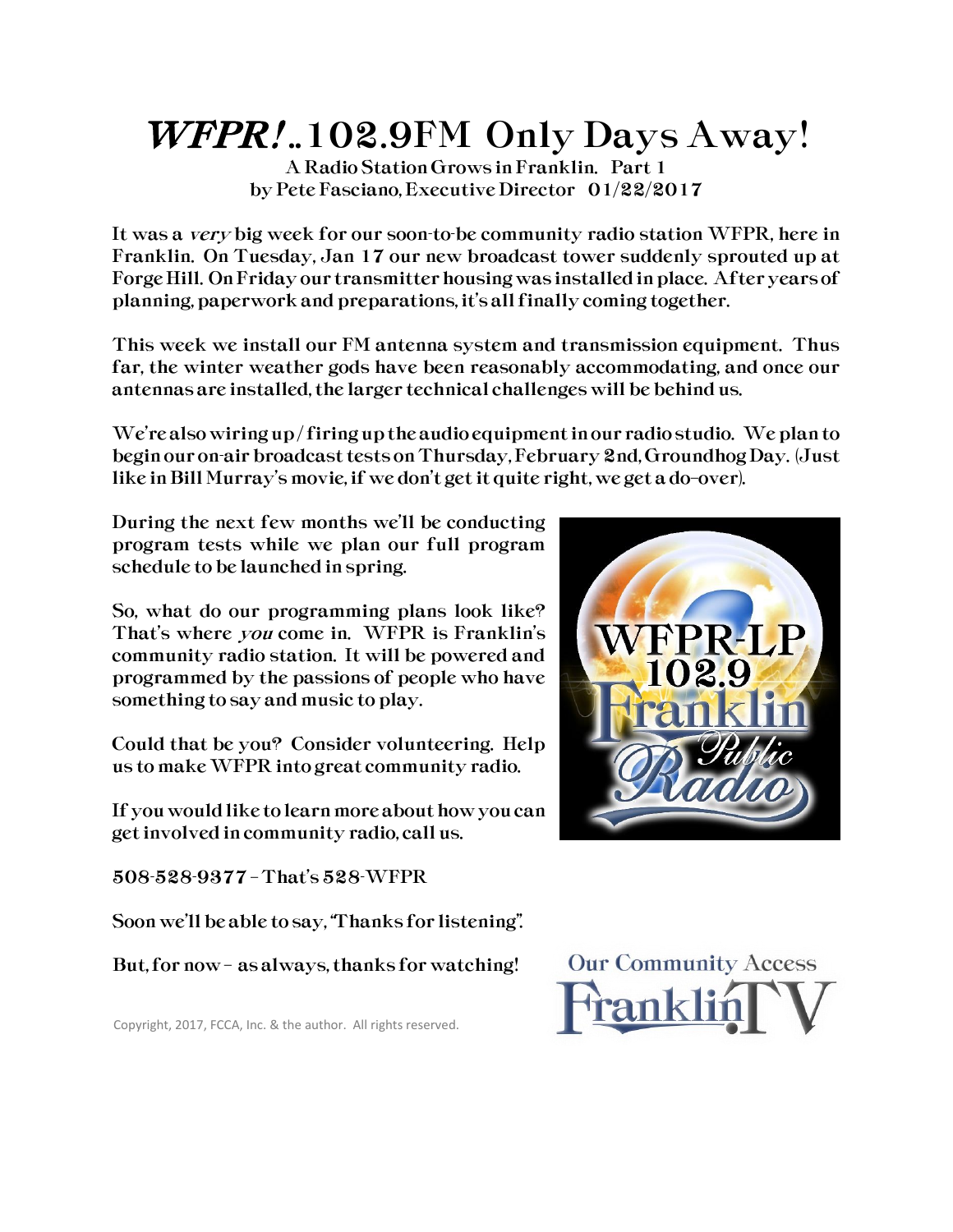# WFPR!..102.9FM Only Days Away!

A Radio Station Grows in Franklin. Part 2 by Pete Fasciano, Executive Director 01/29/2017



Last Week: What we did – Our shiny new 120 foot tower, standing tall and majestic, high atop Forge Hill.



Antennas are in place, and our small but mighty community radio station WFPR is getting ready to hit the airwaves. Our full program schedule will launch in spring. Are you a part of it? You could be. Consider volunteering. Help us to make WFPR into great community radio. If you would like to learn more about how you can be involved in making great community radio, call us.

508-528-9377 – That's 528-WFPR

#### As always, thanks for watching!